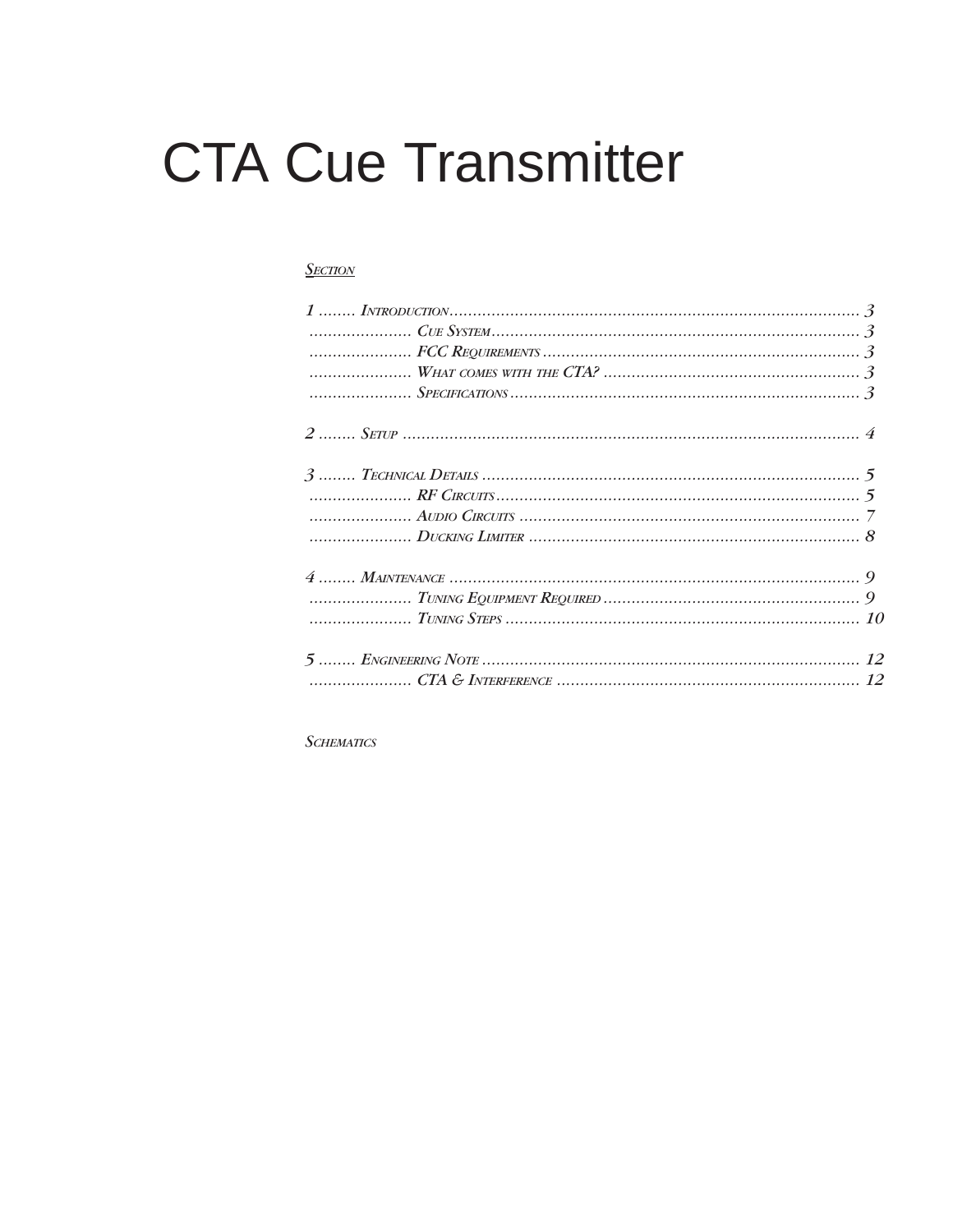### *About Comrex*

Comrex has been building reliable, high quality broadcast equipment since 1961. Our products are used daily in every part of the world by networks, stations and program producers.

Every product we manufacture has been carefully designed to function flawlessly, under the harshest conditions, over many years of use. Each unit we ship has been individually and thoroughly tested. Most items are available off-the-shelf, either directly from Comrex or from our stocking dealers.

Comrex stands behind its products. We promise that if you call us for technical assistance, you will talk directly with someone who knows about the equipment and will do everything possible to help you.

Our toll free number in North America is 800-237-1776. Product information along with engineering notes and user reports are available on our website at http://www.comrex.com. Our E-Mail address is info@comrex.com.

### *Warranty and Disclaimer*

All equipment manufactured by Comrex Corporation is warranted by Comrex against defects in material and workmanship for one year from the date of original purchase, as verified by the return of the Warranty Registration Card. During the warranty period, we will repair or, at our option, replace at no charge a product that proves to be defective, provided you obtain return authorization from Comrex and return the product, shipping prepaid, to Comrex Corporation, 19 Pine Road, Devens, MA 01434 USA. For return authorization, contact Comrex at 978-784-1776 or fax 978-784-1717.

This Warranty does not apply if the product has been damaged by accident or misuse or as the result of service or modification performed by anyone other than Comrex Corporation.

With the exception of the warranties set forth above, Comrex Corporation makes no other warranties, expressed or implied or statutory, including but not limited to warranties of merchantability and fitness for a particular purpose, which are hereby expressly disclaimed. In no event shall Comrex Corporation have any liability for indirect, consequential or punitive damages resulting from the use of this product.

### *Copyright Notice*

The Comrex proprietary code and licensed, third party proprietary code residing in and otherwise associated with this product are protected by copyright law and international treaties. Unauthorized reproduction or distribution of this product, or any portion of it, may result in civil and criminal sanctions, and will be prosecuted to the fullest extent of the law.

US Government Restricted Rights - Use, duplication, or disclosure by the US Government is subject to restrictions set forth in subparagraph  $(c)(1)(ii)$  of the Rights in Technical Data and Computer Software clause at DFARS (48 CFR) 252.227-7013 or subparagraphs (c)(1) and (2) of the Commercial Computer Software-Restricted Rights clause at FAR (48 CFR) 52.227-19, as applicable.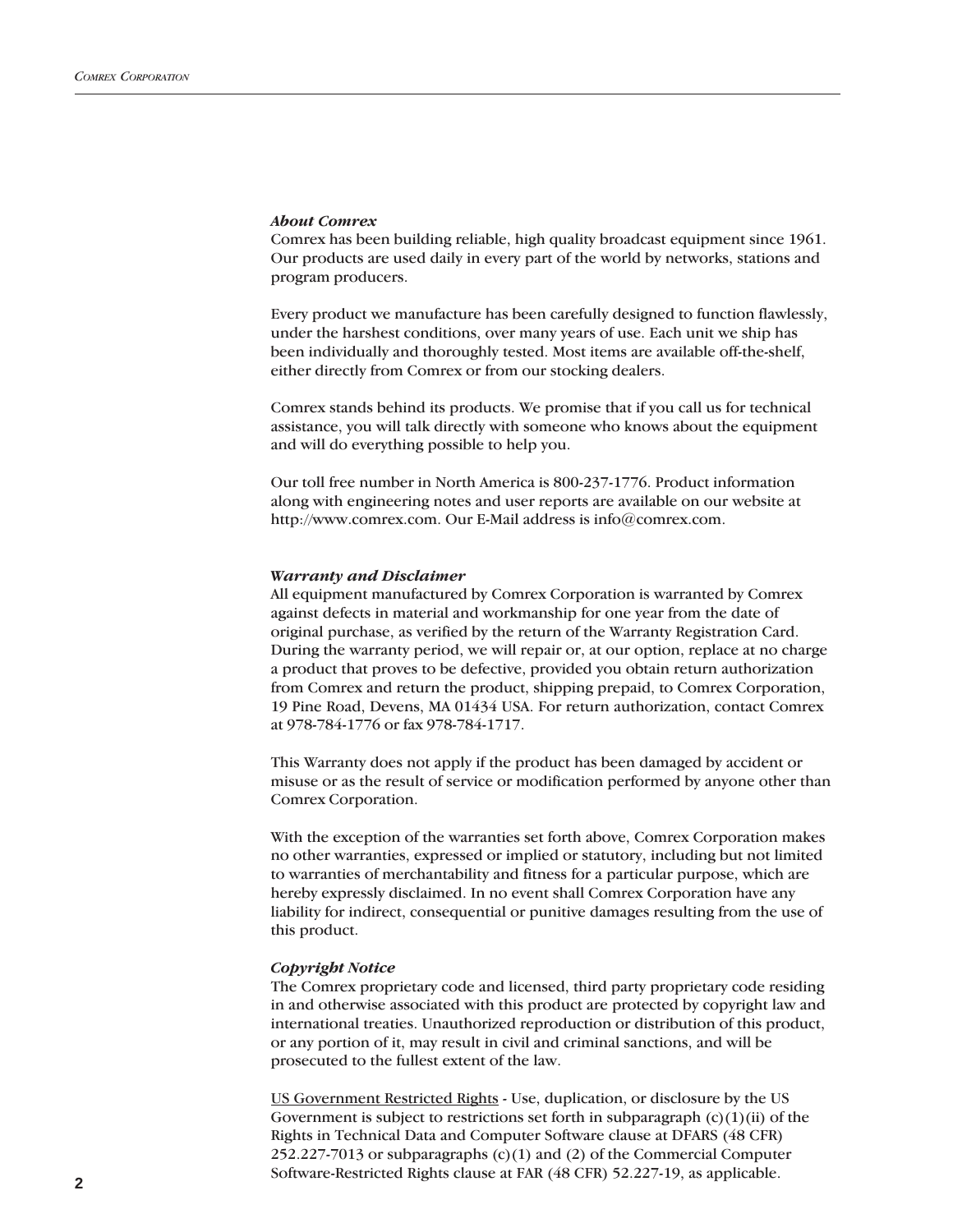# SECTION 1. **INTRODUCTION**

| <b>CUE SYSTEM</b>                  | The Comrex Cue System relays program and instructions from a<br>transmitter (installed in a van, studio, press box, stadium, etc.) to pocket<br>receivers. It is built for ENG/SNG field control and configured specifically<br>to provide maximum field operating range with broadcast-quality audio.                                                                                                                                                                                                                                                                       |
|------------------------------------|------------------------------------------------------------------------------------------------------------------------------------------------------------------------------------------------------------------------------------------------------------------------------------------------------------------------------------------------------------------------------------------------------------------------------------------------------------------------------------------------------------------------------------------------------------------------------|
|                                    | This system consists of the CTA Transmitter and LPQRA Receiver. The 1<br>watt CTA Transmitter accepts two audio inputs (program and cue) and<br>combines these sources so that the cues automatically override the<br>program, with program remaining audible at a lower level. The CTA is<br>intended to be used with one or more LPQRA Receivers.                                                                                                                                                                                                                          |
| <b>FCC REQUIREMENTS</b>            | The FCC permits holders of AM-FM or TV licenses to operate cue systems<br>in the frequency bands of 26.1-26.48 MHz, 450-451 MHz and 947-952<br>MHz. The Comrex Cue System is only available in the frequency range of<br>26.1-26.48 MHz. A license must be obtained to operate this system. An<br>application for authorization (FCC Form 601 & 601H) is available from the<br>FCC's website www.fcc.gov/formpage.html or by calling the FCC's Forms<br>Distribution Center at 800-418-FORM (3676). The rules governing this<br>service are contained in FCC Rules, Part 74. |
| <b>WHAT COMES WITH THE</b><br>CTA? | The following items are shipped with a CTA:<br>(1) AC power cord<br>(1) Operating manual<br>(1) Warranty card (Please fill out and return.)                                                                                                                                                                                                                                                                                                                                                                                                                                  |
| <b>SPECIFICATIONS</b>              | Frequency Range: 26.1-26.48 MHz<br><i>Power Output: 1 watt</i><br>Connectors:<br>Antenna: UHF Style (SO-239)<br>Cue & Program: 3-pin XLR                                                                                                                                                                                                                                                                                                                                                                                                                                     |
|                                    | Input Levels: -10 dBm (150 ohms) balanced                                                                                                                                                                                                                                                                                                                                                                                                                                                                                                                                    |
|                                    | Power: 120 VAC 60/50 Hz (240 VAC optional)                                                                                                                                                                                                                                                                                                                                                                                                                                                                                                                                   |
|                                    | Drain: 30 watts max                                                                                                                                                                                                                                                                                                                                                                                                                                                                                                                                                          |
|                                    | Size: 19" W x 5" D x 1.75" H                                                                                                                                                                                                                                                                                                                                                                                                                                                                                                                                                 |
|                                    | Antenna: External 50 ohm (not provided)                                                                                                                                                                                                                                                                                                                                                                                                                                                                                                                                      |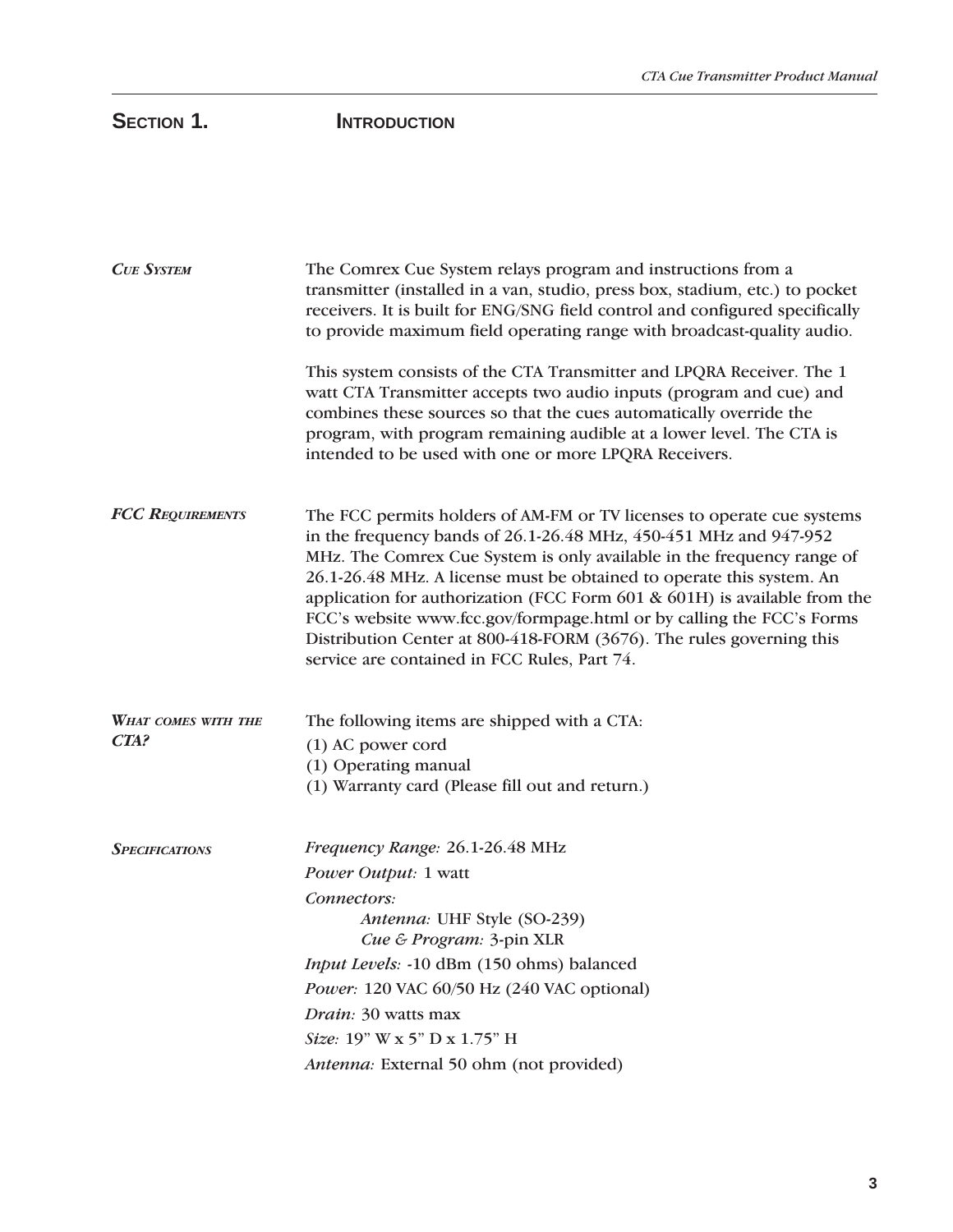## SECTION 2. **SETUP**

The CTA Transmitter is typically installed in the "equipment" area (van, studio, press box, stadium, etc.). A 50 ohm coaxial cable should be run to the location of the transmitting antenna. The antenna should provide an impedance reasonably close to 50 ohms. A "citizens band" antenna (there are many types) manufactured for use at 27 MHz is adequate.

Simply connect the CTA to the audio source and antenna. Then, begin operating. "Peaking up to the antenna" is not necessary and is, in fact, an exercise in futility in most instances.

Audio signals from the program source are fed into the PROGRAM AUDIO INPUT via a 3-pin XLR connector. Audio signals from a two-way radio or other cueing source are fed into the CUE AUDIO INPUT by a 3-pin XLR connector. Both program and cueing audio levels should be checked to insure proper operation of the program ducking feature. To do this, listen to an LPQRA Receiver and confirm that the program level is adequate and is reduced when cues are sent.

With all high frequency systems, best operation in terms of distance, is obtained with the antenna of either the receiver or the transmitter elevated. Building walls attenuate 26 MHz signals sufficiently to warrant locating the transmit antenna inside the building for indoor use. Due to the high occurrence of broad or wide dead spots at this frequency, Comrex does not recommend using the CTA inside.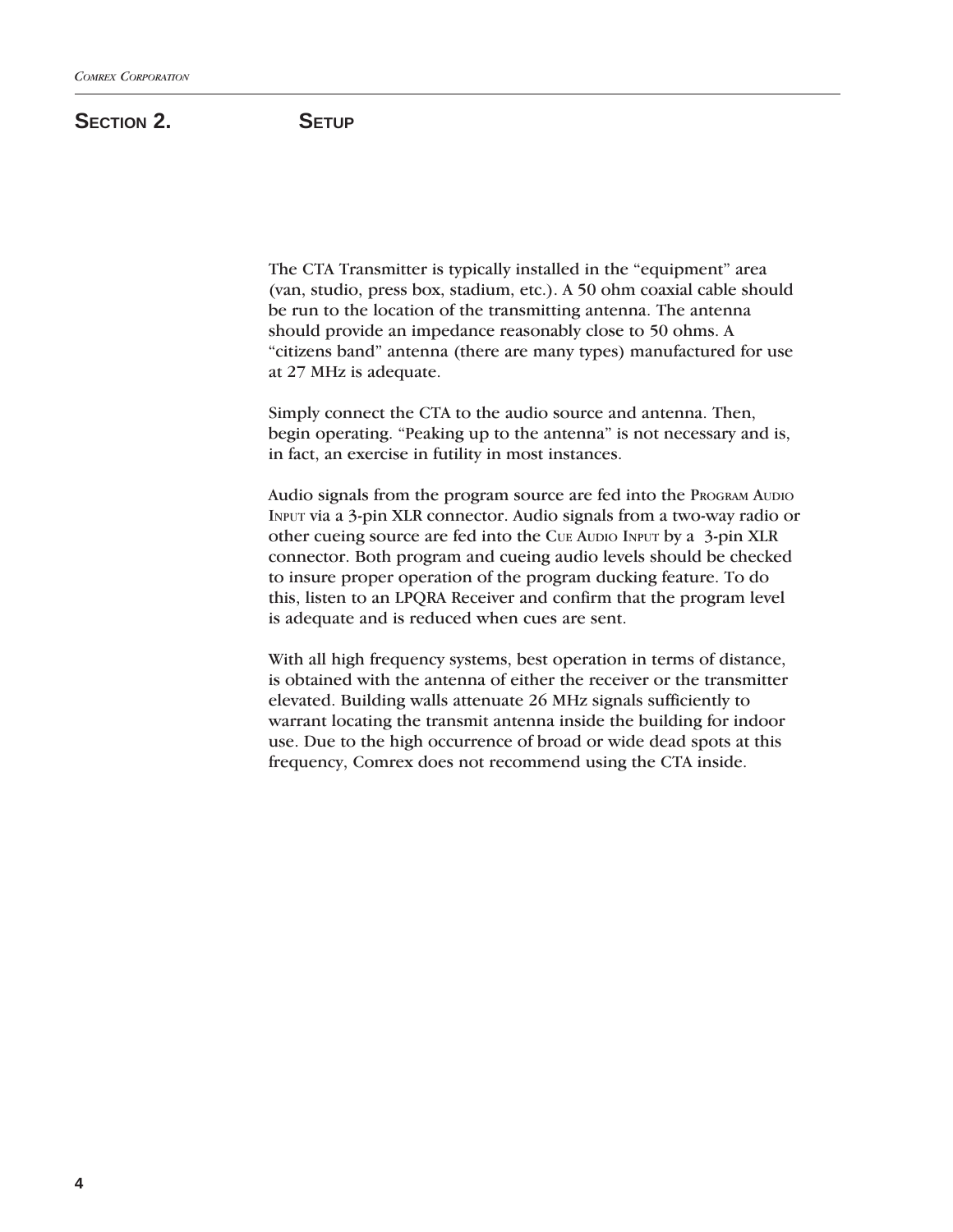# SECTION 3. **TECHNICAL DETAILS**

| The CTA Transmitter consists of two basic circuit sections - Audio and RF<br>and the CTA is designed for 100% duty cycle.                                                                                                                                                                                                                                                                                                                                                                                                                                                                                                                                                                                                                                                                                                                                                                                                                                                                                                     |
|-------------------------------------------------------------------------------------------------------------------------------------------------------------------------------------------------------------------------------------------------------------------------------------------------------------------------------------------------------------------------------------------------------------------------------------------------------------------------------------------------------------------------------------------------------------------------------------------------------------------------------------------------------------------------------------------------------------------------------------------------------------------------------------------------------------------------------------------------------------------------------------------------------------------------------------------------------------------------------------------------------------------------------|
| The RF portion is crystal controlled, frequency modulated and produces<br>an output of 1 watt into 50 ohms. Referring to the schematic diagram at<br>the end of this manual, Q1 is operated as a grounded base oscillator. The<br>output resonant circuit in the collector of Q1 is coupled to the doubler<br>and to its own emitter by means of a capacitance tap. The frequency<br>determining crystal is operated at its series resonant frequency and is<br>located in series with the feedback to the emitter. CR1, a voltage variable<br>capacitor, is also in series. A DC bias is summed with the output of the<br>audio portion of the CTA and applied through R7 to CR1. As the audio<br>varies, so does the capacitance of CR1 and the oscillator frequency. The<br>electrical characteristics of the crystal constrain the oscillator to remain<br>within very narrow limits.                                                                                                                                     |
| Transistor Q2 is utilized as a temperature compensation diode for the<br>voltage variable capacitor diode CR1. Q2's voltage drop changes because<br>of temperature changes in CR1 due to the same temperature variances.                                                                                                                                                                                                                                                                                                                                                                                                                                                                                                                                                                                                                                                                                                                                                                                                      |
| The output of the oscillator is at one half of the transmitter output<br>frequency. The crystal frequency is, therefore, one half of the carrier<br>frequency. The crystal is of the fundamental type and is operated at its<br>series resonant frequency. To order a replacement crystal, ask for a<br>"Fundamental Series Resonant" crystal in an HC-25 case, cut to a<br>frequency which is one half the operating frequency. This crystal is<br>available from Sentry Manufacturing, at 405-224-6780, part number 1669<br>(specify desired frequency).                                                                                                                                                                                                                                                                                                                                                                                                                                                                    |
| The output of the crystal oscillator is raised to the carrier or operating<br>frequency in the frequency doubler stage Q3. This stage is optimized for<br>operation as a doubler. Its output is filtered by a double tuned filter made<br>up of L2, L3, C15, C16 and C20. When the output of the oscillator goes<br>through a positive excursion, so does the base of $Q3$ . When the base<br>voltage reaches approximately 0.6 Volts, the transistor turns on and a<br>current pulse flows in the collector/emitter circuit. Because this pulse<br>occurs for less than 360 degrees, the output is rich in harmonics. If the<br>angle of flow is properly chosen, the second harmonic output will be<br>optimized and the stage will be an efficient doubler. Because no current<br>flows in the emitter except when the input from the oscillator is sufficient<br>to turn on the transistor, the voltage across the emitter resistor will, if<br>integrated, provide an accurate indication of the drive level. This is an |
|                                                                                                                                                                                                                                                                                                                                                                                                                                                                                                                                                                                                                                                                                                                                                                                                                                                                                                                                                                                                                               |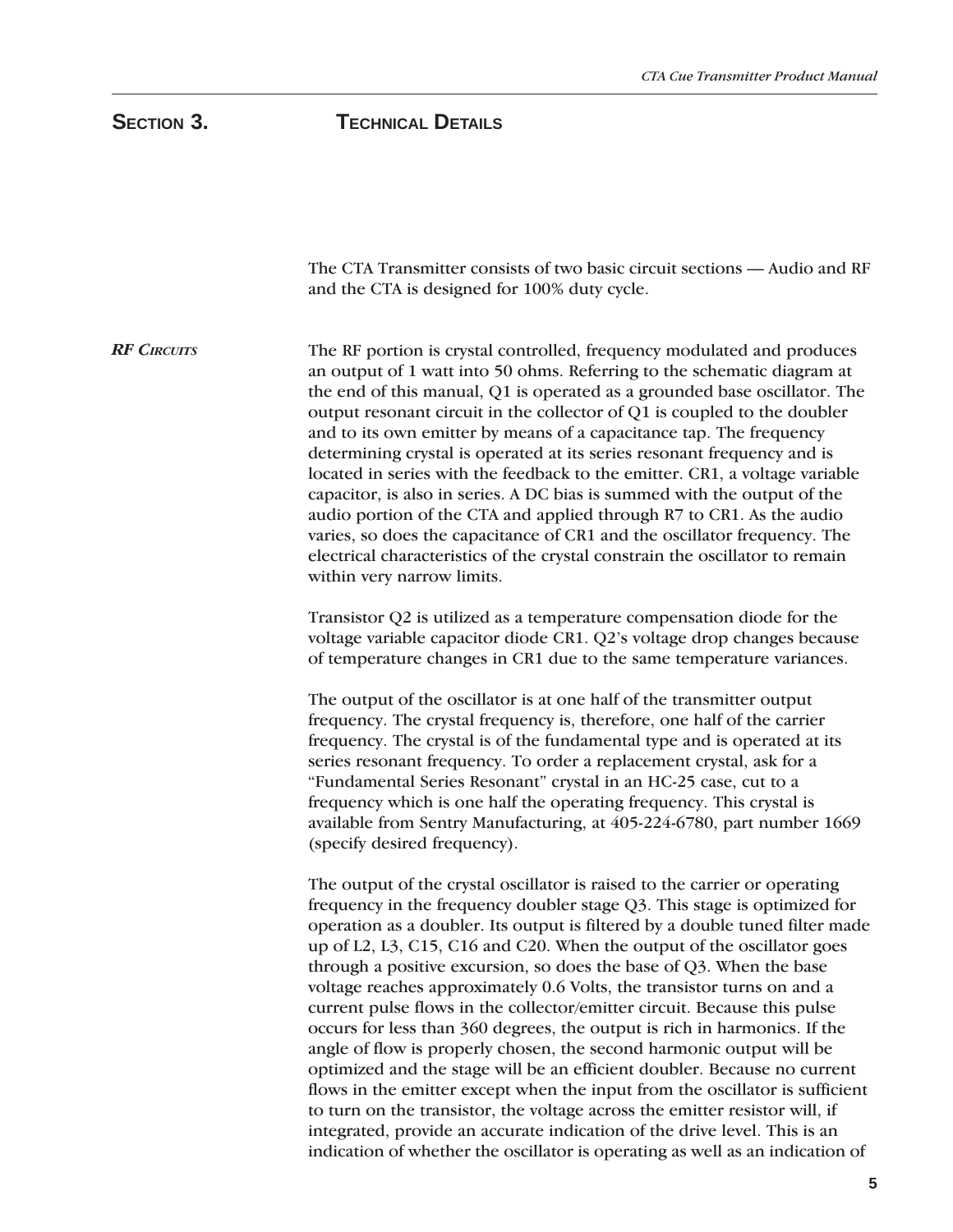its output. TEST POINT 1 is monitored with a voltmeter during tune-up to ascertain the operating condition of the oscillator circuit. See the "Maintenance" section on pages 9-11 for more information on tuning. The output of the doubler circuit is fed to Q4 which is a pre-driver. It is configured as an emitter follower. A diode rectifier in the emitter circuit of Q4 is used to measure its output. The DC voltage measured at TEST POINT 2 is an indication of the operation of the oscillator and the doubler and the alignment of L1, L2 and L3.

The output of the Q4 emitter is fed to the gate of the VMOS FET Q5 which is the driver for the output stage. It is operated as a source follower. It is coupled to the gate of the output VMOS FET Q6 by the matching circuit which is composed of L4 and L5. Although L4 and L5 are variable inductors, their tuning is so broad that they should not be considered as adjustable components.

The FINAL or POWER AMPLIFIER Q6 is matched to the load (which is a nominal  $50 + j0$ ) by means of the matching filter which is composed of L6, L7, L8, C30, C31, C32, C33 and C34. This filter was computer designed. It is very effective both as a matching network and as a filter. It is different from the simple filters found in older designs. L9, L10, L11 and C68 form a M-Derived low-pass filter tuned to reduce the level of the harmonic output of the transmitter.

Power to operate the CTA is obtained from the AC power lines or "mains." Power transformer T3 converts the input 115V 50/60 Hz (strappable to 230V) to 24V Ct. The output of the transformer is full wave rectified by CR13 and CR14. C61 is the filter capacitor for the rectifier. The DC voltage from the rectifier filter system feeds the voltage regulator, U5, which regulates the voltage at 12V DC (the supply voltage for the various circuits of the CTA). Another voltage regulator, U1, is used to supply a regulated lower voltage to the oscillator.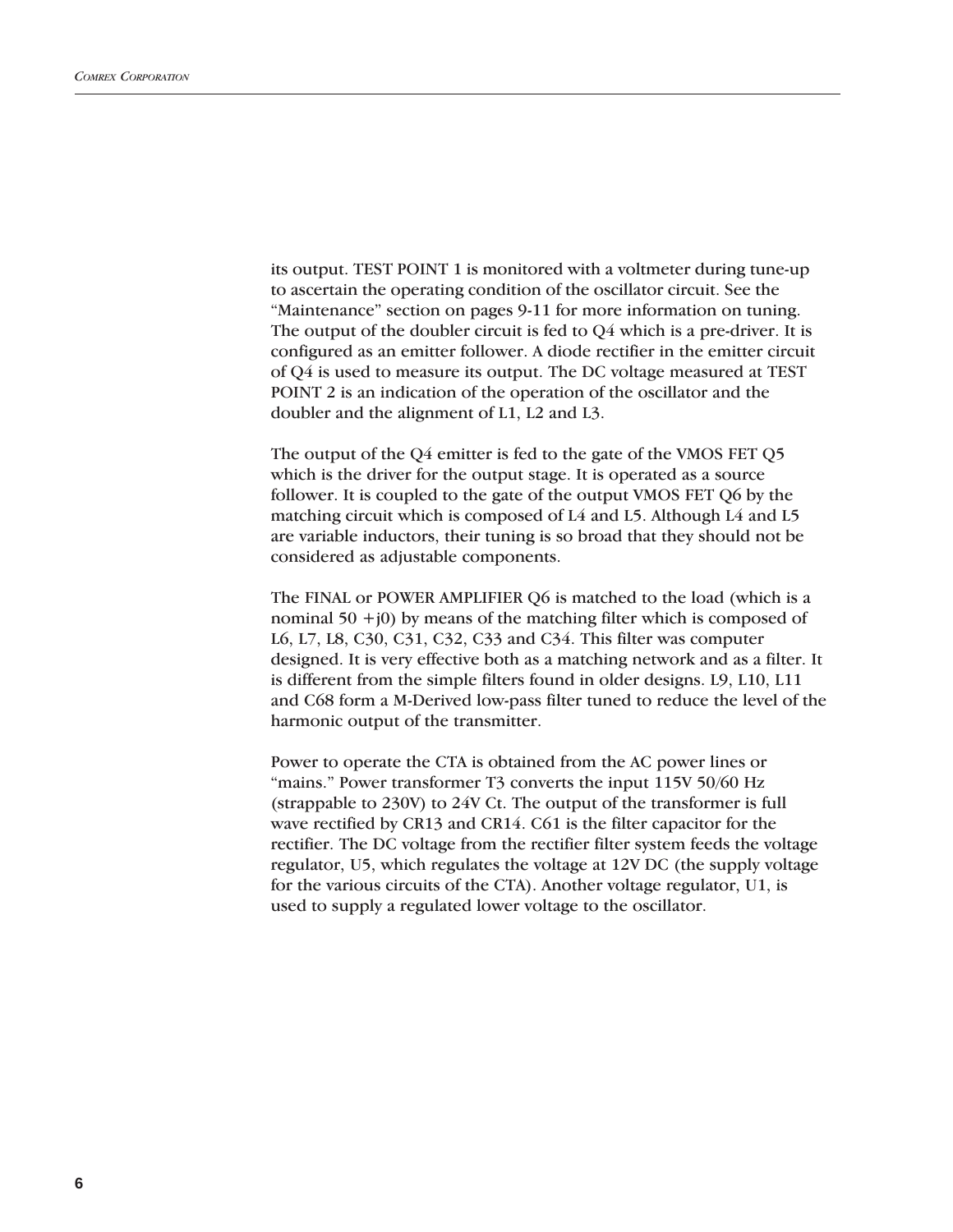### The audio portion of the CTA Transmitter is configured to perform several important functions: *AUDIO CIRCUITS*

- Amplifies the input signal to a level sufficient to modulate the oscillator.
- Pre-emphasizes the audio to complement the de-emphasis that is included in the receivers (200 microseconds).
- Filters out unnecessary audio components.
- Adjusts the gain of the system to prevent over-modulation, regardless of the input levels.
- Provides the function of "ducking limiting." This function is described on the following page.

U2A is an operational amplifier configured in the summing mode. U2B is operated as a unity gain buffer between the pre-emphasis networks and the low pass filter. U3B and its associated circuitry is a low pass active filter of third order 1/2 db Chebyshev type response. Its function is to pre-filter the signal fed to the AGC system which follows.

The compressor/limiter consists of U3A, U4A, U4B, gain controller Q7 (which is a FET) and the rectification charge-discharge circuitry. An incoming signal, which if left unlimited would over-modulate the transmitter, is detected by the peak limiter that has an attack time of 225 microseconds. A DC voltage is then fed to the gain controlling FET, causing it to reduce its source-drain resistance. The input level to U3A is controlled by the voltage divider network formed by R51 and the sourcedrain resistance of Q7. Therefore, as Q7 decreases in resistance, the input voltage to U3A is reduced, the gain is designed to operate on overdrives of short durations, and the compressor time constants are arranged to adjust the gain to prevent over-modulation by inputs, which are more or less continuous in nature. The attack and recovery times of the compressor are much longer than those of the peak limiter. The compressed and/or limited output of U4A is fed to the voltage variable capacitor which modulates the oscillator. A modulation adjustment control, R47, is provided to permit precise adjustment of 100% modulation level.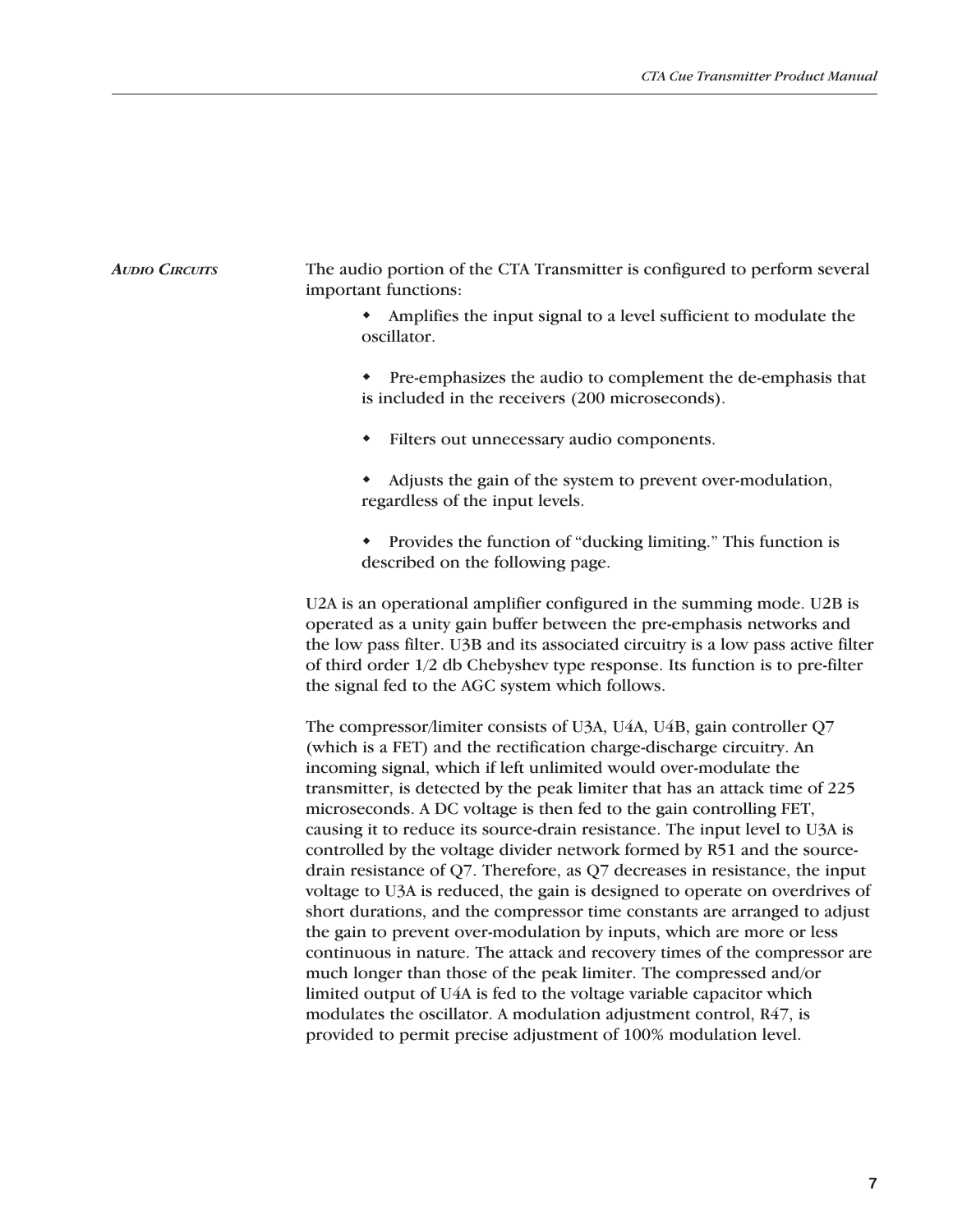The CTA Transmitter limiter is arranged as a "ducking limiter" with two inputs. If the input sensitivity of one channel is greater than the other and both inputs are the same level, an input from the higher gain channel will cause the limiter to reduce the amplification that it provides to both channels, and the lower gain channel will seem to have been "turned down." *DUCKING LIMITER*

> The CTA Transmitter feeds program and instructions to operating personnel and talent who will be moving about. Most of the time, the program in progress will be fed into the PROGRAM INPUT and be heard in the cue receivers. At various times, the directors give instructions to the talent or crew. If these instructions were simply mixed with program and fed into the CTA, both would be heard at the same level, and the instructions could be missed. The solution to this problem is to remove program while the instructions are being given. Without complicated remote control equipment, the removal of program during instructions is difficult because in a remote van the program is received on an off air monitor and instructions are fed to the van by means of a two-way radio or a sub-carrier on the aural carrier.

> The ducking limiter is ideal for this function. The program is fed into the program input and the instructions from the two-way radio or sub-carrier receiver are fed into the cue input. When no instructions are being sent to the van, the program is transmitted to the field personnel. When an instruction does come in, it goes into the cue input and causes the program to be suppressed while instructions are being sent. Thus, instructions (cue) take priority over program and the likelihood that they will be missed is eliminated.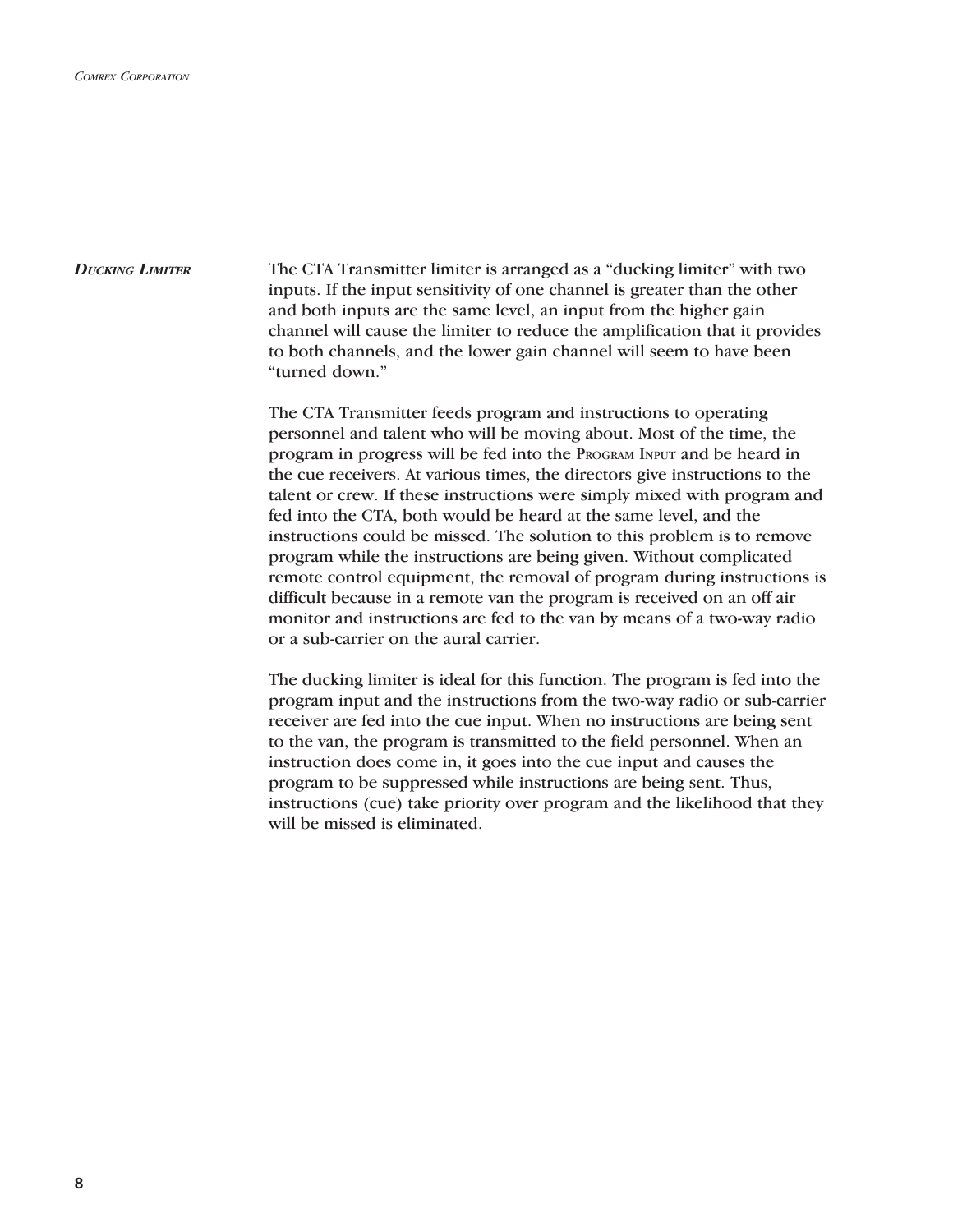# **SECTION 4. MAINTENANCE**

|                                            | The CTA Transmitter is designed and manufactured under rigid controls,<br>so that it will provide long, trouble-free service. Except for failure of a<br>mechanical component due to normal wear and tear, little, if any, repair<br>should ever be required. All components are operated well below their<br>maximum ratings. The oscillator is crystal controlled by an ultra stable<br>crystal. The resistors are the best available, and the capacitors are all<br>temperature compensating or temperature stable. The circuits used in the<br>CTA are designed to operate under most conditions encountered in the<br>field. In particular, they were chosen because they would require little or<br>no touching up or "tweaking" for extremely long periods of time, if cared<br>for properly. We, therefore, recommend that retuning be attempted only if<br>performance of the system has deteriorated markedly. |
|--------------------------------------------|--------------------------------------------------------------------------------------------------------------------------------------------------------------------------------------------------------------------------------------------------------------------------------------------------------------------------------------------------------------------------------------------------------------------------------------------------------------------------------------------------------------------------------------------------------------------------------------------------------------------------------------------------------------------------------------------------------------------------------------------------------------------------------------------------------------------------------------------------------------------------------------------------------------------------|
| <b>TUNING EQUIPMENT</b><br><b>REQUIRED</b> | The following equipment is required to tune the CTA:<br>Analog Voltmeter — a digital voltmeter may be used, but it will<br>be difficult to determine maxima during adjustments.<br>Power Meter — Bird Model 43 with 80M coaxial load and 5 watt<br>insert for the 26 MHz range. Avoid using "CB" type wattmeters.<br>Modulation Monitor — this monitor will require a 200us de-<br>٠<br>emphasis network. Do not attempt to read or set modulation of the<br>CTA with a "two-way radio" modulation monitor. If your monitor<br>does not have a 200us de-emphasis network, perhaps you should                                                                                                                                                                                                                                                                                                                             |
|                                            | consult with the manufacturer about ways of adding one. The "two-<br>way radio" pre-emphasis/de-emphasis networks are at 750us.<br>Attempting to use a modulation monitor with a 750us de-emphasis<br>network in order to measure a transmitter with a 200us pre-<br>emphasis, will result in large errors.                                                                                                                                                                                                                                                                                                                                                                                                                                                                                                                                                                                                              |
|                                            | Spectrum Analyzer — this is not absolutely necessary, but if you<br>have one available, it is a good idea to use it. Measurements made<br>on a communications grade spectrum analyzer may be erroneous<br>due to front end overloading. Comrex employs a Tektronix Model<br>7L13 in our factory tune up procedures. Check the transmitter with<br>a similar quality analyzer before attributing harmonics or spurious<br>noise to the CTA.                                                                                                                                                                                                                                                                                                                                                                                                                                                                               |
|                                            | Audio Oscillator - this oscillator should be able to provide<br>outputs at levels up to 1 volt into 600 ohms.                                                                                                                                                                                                                                                                                                                                                                                                                                                                                                                                                                                                                                                                                                                                                                                                            |
|                                            | Frequency Counter — this should be an RF counter with a<br>stable time base that includes a TCXO or OCXO oscillator. It should<br>also be capable of measuring a minimum of 50 to 60 MHz.                                                                                                                                                                                                                                                                                                                                                                                                                                                                                                                                                                                                                                                                                                                                |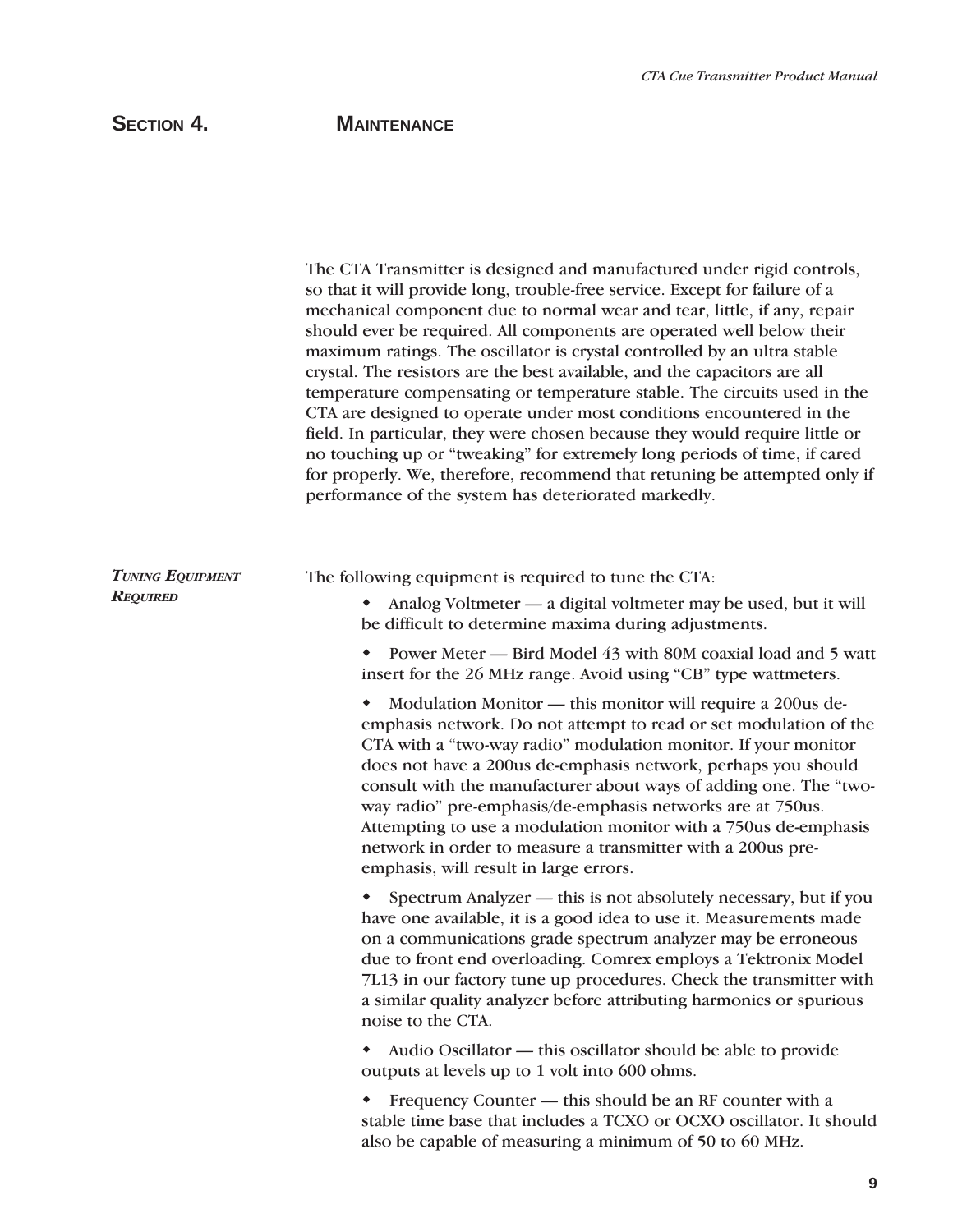*TUNING STEPS*

Step 1 — Tuning the oscillator: Connect the voltmeter to TEST POINT 1. Set the VM range so that 0.2V DC will be easily read. Using a nonmetallic tuning tool, adjust the core of L1 until it is about 60% out of the coil. Do not start with the core in any further. The oscillator will not be oscillating at this point, and there will be no indication on the voltmeter. Slowly turn the core clockwise with the nonmetallic tuning tool. At some point you will begin to see an indication on the voltmeter. Continue to turn the core in, and the voltage will begin to drop. Keep turning until the oscillator quits. Next, back the core out to the starting point (about 60% out of the coil). The purpose of this exercise was to acquaint you with the way the oscillator tunes. Adjust the core again until the oscillation just starts. Turn it a tiny bit further until the indication on the voltmeter increases slightly. The oscillator is now tuned. The voltage should be approximately 0.2V DC at TEST POINT 1 (this will vary slightly from unit to unit).

Step 2 — Tuning the double tuned filter: Change the voltmeter range to a range capable of reading 3V DC. Move the voltmeter probe to TEST POINT 2, which is the output of the doubler. This portion of the tune up procedure will adjust L2 and L3. If step 1 was performed correctly, there should be a reading on the voltmeter. If there is no reading, review step 1. If there is still no reading after reviewing step 1, check all connections because it is not likely that a transistor has failed. Of course, L2 and L3 could be so far out of tune that nothing would get through, but no reading would be out of the ordinary. With a reading at TEST POINT 2, adjust L3 and then L2 for a maximum reading (make sure you do it in this order). The voltage should be approximately 3V DC.

Step 3 — Tuning the output: L4 and L5 are part of a broad band network and need no tuning. With a watt meter/load combination connected to the antenna connector, J3, you should be getting an indication of power output on the watt meter. Adjust L7, L8 and then L6 (in that order) for maximum power output. C68 is adjusted to attenuate the second harmonic. The only way to make this adjustment is with a spectrum analyzer. L6, L7, L8 and C68 adjustments interact, so you may have to re-tune them. At least 1 watt output should be present — if not, redo this procedure.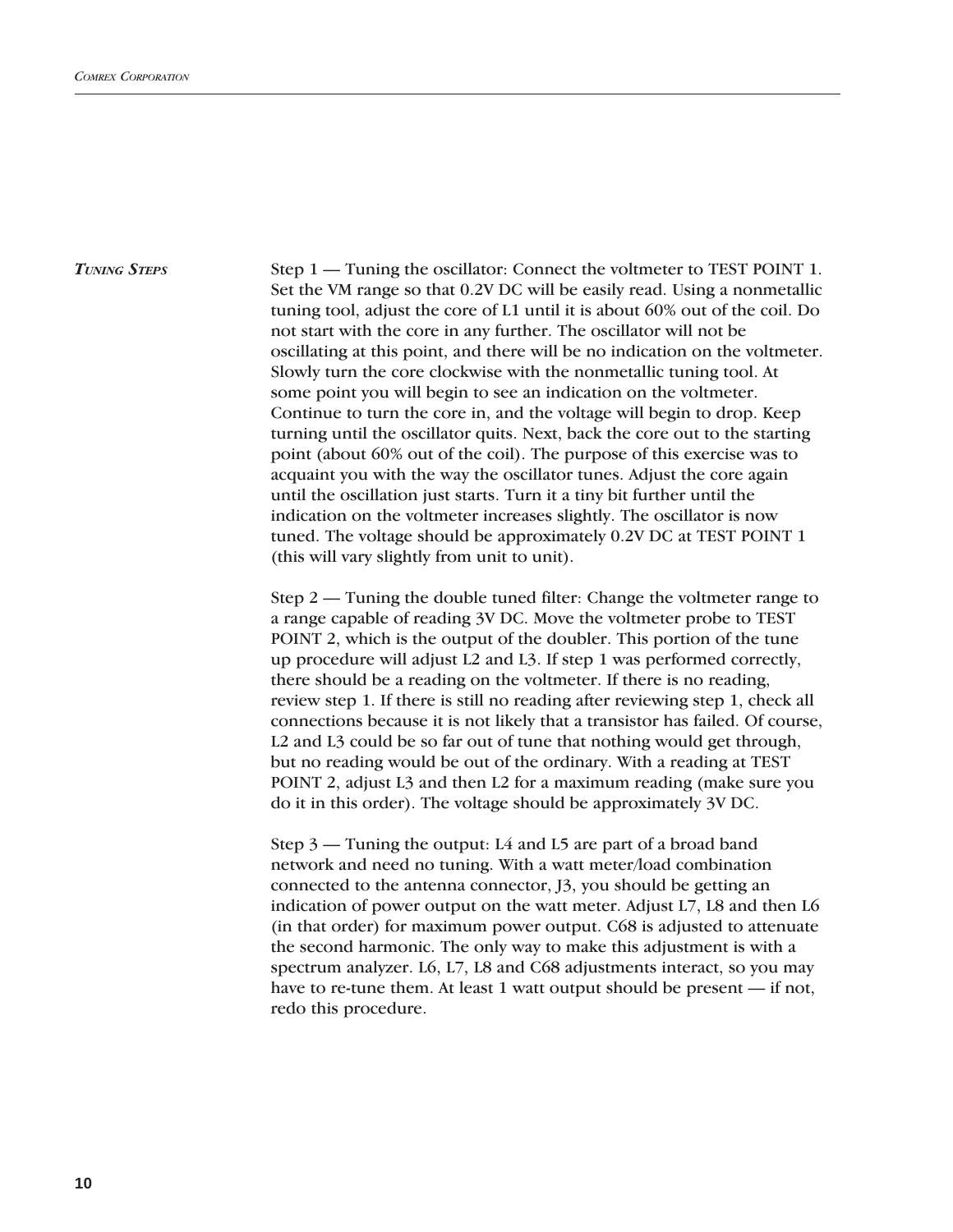Step 4 — Setting the frequency: The trimmer capacitor C3 is used for setting the transmitter on frequency. Couple the output of the CTA to the frequency counter, and adjust C3 until the frequency indicated on the counter is the correct one. Make sure to use a nonmetallic screwdriver when making this adjustment. A metal screwdriver will cause the frequency to change when removed from the C3 slot.

Step 5 — Setting the modulation level: This procedure will set the gain of the modulator and the maximum modulation frequency deviation. This step should only be performed with a 200us de-emphasis modulation monitor. Two gain pots (R34 and R36) and the modulation pot (R47) are adjusted in this step. Turn all of these pots clockwise until you hear clicks. These are 25 turn pots (the clicks are the only indication that you have turned them all the way up). Next, couple the modulation monitor to the CTA, being careful not to overdrive the input of the modulation meter. Connect the audio oscillator to the CUE INPUT, and adjust the oscillator for 400 Hz at 0.25 RMS. Turn R47 until the deviation indicated on the modulation monitor is 5 kHz peak. Move the audio oscillator to the PROGRAM INPUT, and set R36 for 1.5 kHz peak deviation.

The CTA Transmitter is now tuned and ready for use. Please contact Comrex Customer Support if you have any questions concerning the operation or adjustment of the CTA.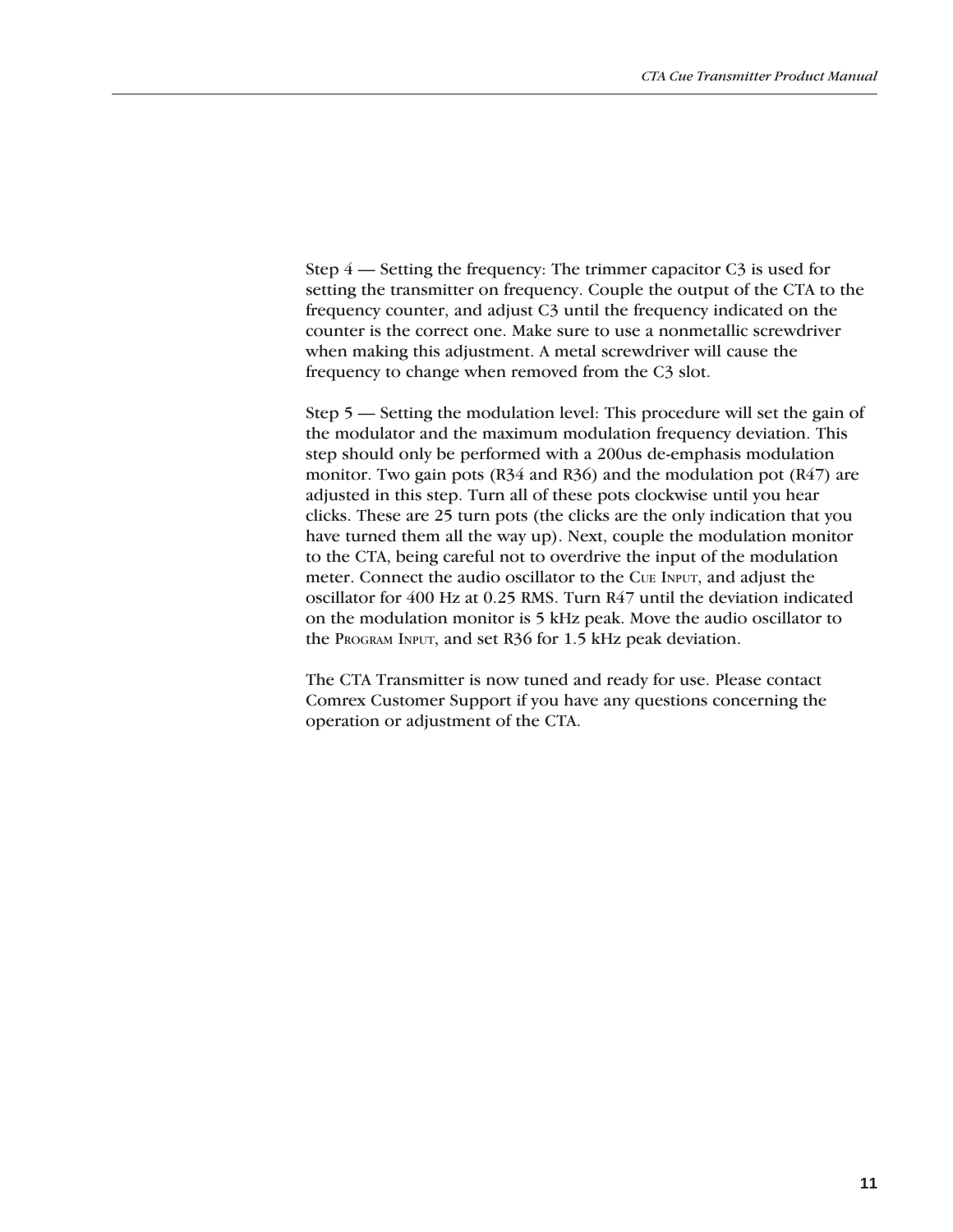# **SECTION 5. ENGINEERING NOTE**

Occasionally, a customer experiences interference problems when using a CTA Transmitter in a remote truck or van. Often the assumption is made that the transmitter is emitting harmonics with the other equipment in the van. The purpose of this note is to discuss the problems involved and suggest ways of solving them. *CTA & INTERFERENCE*

> Each and every CTA is tested very carefully to make sure that it does what the specifications say it should do. The output is checked on a TEKTRONIX spectrum analyzer to make certain that harmonics are as low as possible. The final test specification calls for all harmonics to be at least 50 dB below the rated 1 watt output. This means less than 10 microwatts of harmonics. Usually, the harmonics are more than 55 to 60 dB below 1 watt, and they should remain that low permanently, unless attempts are made to "tweak up" the CTA without a spectrum analyzer.

> Typical problems include interference with the van TV receiver or hum and/or buzz in audio circuits. The causes of these problems are different, and they are discussed separately below.

> Hum and/or buzz in audio circuits are most often caused by the way the CTA is installed in the truck. The 1 watt of RF energy generated in the CTA must be conveyed from the output connector through a "leakproof" cable to the antenna. The antenna is not just the rod which sticks up above the truck; it is also the ground plane under it (in this case, the roof of the truck). You should think of the truck roof/antenna rod interface as a place which should be RF "tight," so that no RF can leak back into the truck. If RF gets loose inside the truck and gets into the power cables of other equipment and meets the power rectifiers, it is modulated by 120 Hz and reradiates into the microphone input stages. It is this rectified RF that appears in the van audio circuits and produces the buzz and hum. If you wish to eliminate the hum and/or buzz in the audio, the RF in the truck must be eliminated.

> If you have purchased a "CB" type antenna to use with the CTA and are using the co-ax cable that came with it, you will probably have to change the cable to double shielded co-ax. Also, if you have purchased one of the short center fed types, you may be experiencing very high VSWR. It is better to buy a "professional" antenna.